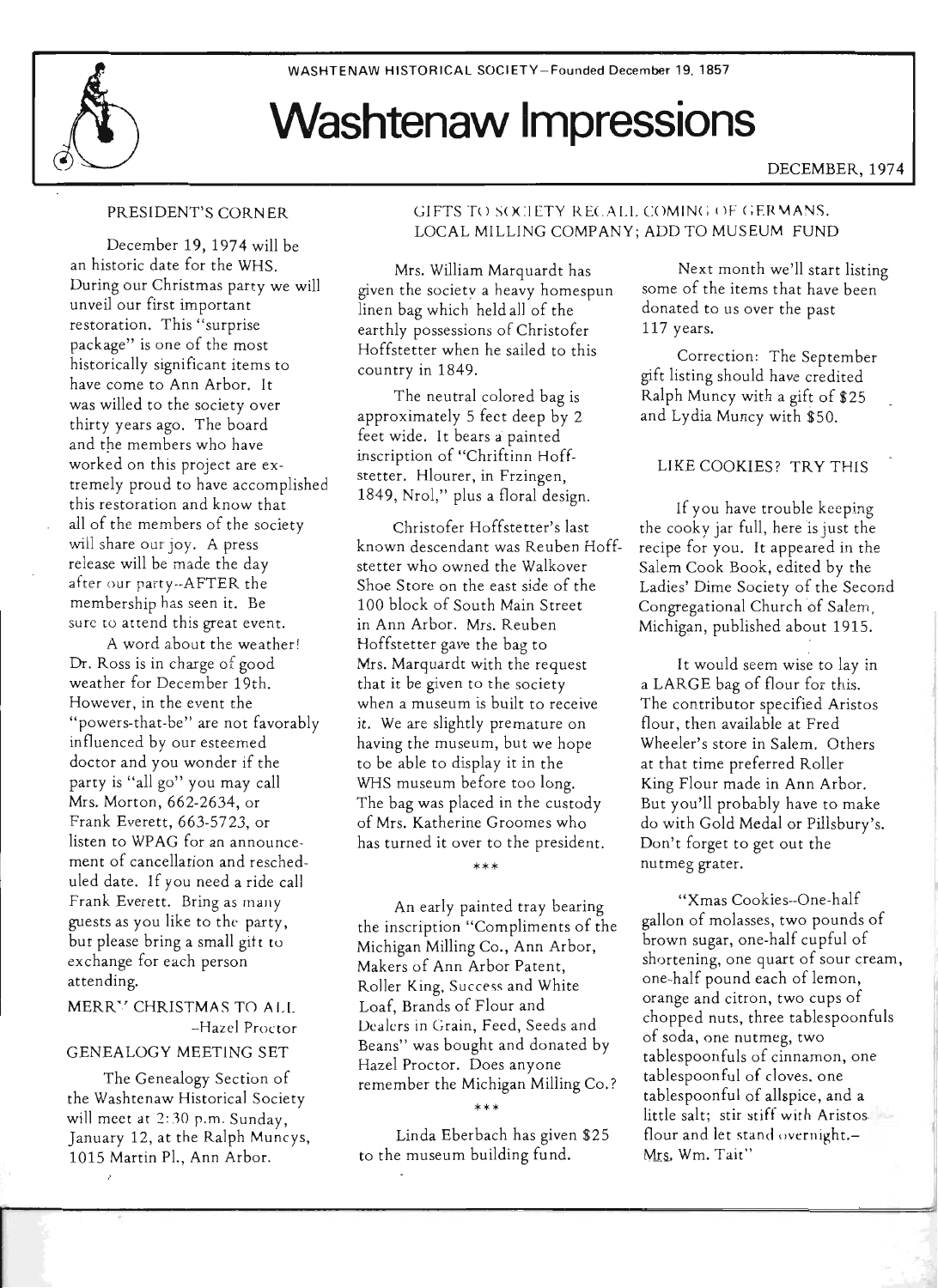# DEVELOPMENT OF SCHOOL SYSTEM SLOW IN STATE

By Ralph and Lydia Muncy

(Ralph) Education cannot be divorced from the history of society itself. A 19th century philosopherhistorian said that men and women make history but they do not make it out of whole cloth. As an example, Columbus sailed the ocean in 1492. He did not steamboat it or jet plane it. He sailed because that was the only means of crossing it.

Columbus's voyage had - historic consequences. It meant the Latinizing of Central and South America and what is now the southwestern United States. It also meant the precious metals and fine artifacts taken from the Americas, coupled with booty previously taken from Asia and Africa, laid the economic foundation for the Industrial Revolution.

Even though modern sciences and mathematics had been taught at Ann Arbor High School trom the 1880's, the curriculum there was still strongly influenced by the scholars of the Holy Roman Empire as recently as 1910. Their writings were mostly in Latin and Greek. And so we found that better than two thirds of the books brought here by the Pilgrims were in Latin and some in Greek.

However the ordinary citizen of the colonies still needed very little more education for his children than language, locomotion and logistic. Language was acquired very simply as the infant repeated phrases such as "ma-ma" and "da-da", locomotion by copying and responding to . such phrases as "Come to mama." Logistic was acquired by counting fingers and toes, later by knowing how many peas in a peck, how many bushels of potatoes could be grown on an acre. It was

elemental but real and necessary education.

Better situated families apprenticed their children to dames or paid their way to dames schools.

A 1676 apprentice contract reads:

"Ann Sanford did bind herself. her heirs. executors or administrators to teach himJohn Arnold, bound December 29, 1676 for 15 years, three months until he be 21 years old) or cause him to be taught to read the Bible and to wright and mayntayn him in the whole Tearme with all necessaries and at the end thereof to set him free and to give him Two suits of good Apparell both linin and wollen, one for Sabbath dayes and one for working dayes and to give him five pounds in current country pay."

Out of the dames schools came basic information in Latin and other things so that colleges like Harvard and and Yale came into being.

Later, migrants crossed New York, principally, and Pennsylvania from New England, eventually coming to Michigan. In New York they found primitive schools operated and largely funded by the local settlers, although the state maintained some general control. Even though the schools taught only elemental subjects necessary for an agrarian economy, they did have a fairly well-advanced system, and an integrated one, in New York.

In Michigan around the beginning of the 19th century we find the inhabitants largely in Detroit and along the waters above and below. They were descendants of people who came shortly after Cadillac in 1701. By the beginning of the 19th century, many of them were completely bereft of schooling. \*\*\*

(Lydia) Riding along E. Tefferson in Detroit recently, I made a chance remark that 250 years ago all of this land had been occupied by French settlers.

My sister said, "Yes, 161/2 wagon wheels wide and a mile deep."

I realized that she was referring to the farm on which we spent our early childhood, not in Detroit, but along the St. Clair River. It literally had been an old French claim.

And this is probably an important factor in education problems in Detroit in the early days. Cadillac himself was an educated man and tried to secure teaching sisters from Quebec to educate the children growing up on these long farms, but all his efforts came to naught. After he left education was apparently forgotten until Fr. Gabriel Richard appeared in Detroit in 1796, a man whom we usually associate with the University of Michigan.

He was intensely interested in the Indians, equally interested in the French children, and soon learned to speak English with the so-called Yankee settlers. He cautioned his French compatriots that if they did not send their children to school, soon they would be outmaneuvered by the ambitious Yankees.

He started seminaries for young ladies, a seminary for young men and at least two infant schools (for young children).

In his concern for the Indians he decided that if Indian children could be educated with the Yankee and French children, they would soon adopt American ways and be integrated into the culture.

About this time a 250-acre farm became available at Spring-

2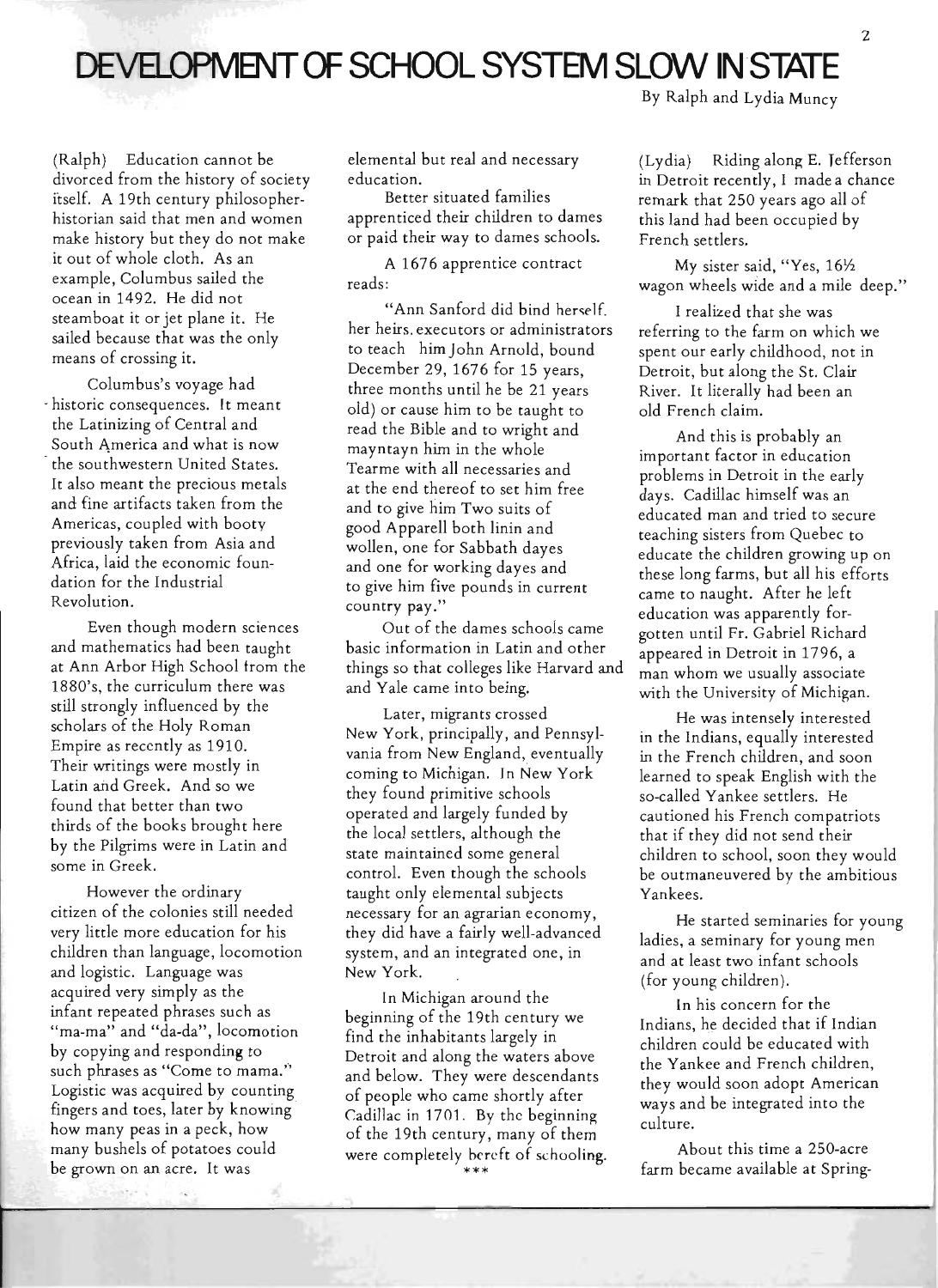wells. This was after the fire of 1805 which had destroyed the church and most of the city. He thought this farm would be an ideal place to house his school and church. Finding his means too limited, he appealed to Gen. Hull who suggested Richard write up his plans and send them to Congress.

Richard felt that industrial education should not be an appendage but a vital part. So he planned to have an expert farmer, carpenter, blacksmith and similar artisans to teach the young people the arts which would make for successful living. The girls were to be taught spinning, weaving, other handicrafts, and also to cook and prepare the farm products for use on the farm. The church was to be housed in the barn and altogether it was to be a self-sufficient community.

Richard knew that Thomas Jefferson was interested in educatiol and decided to send him a copy of his plan also. He received a very favorable response. Jefferson thought that this was an ideal kind of thing.

On the strength of this, Fr. Richard leased the farm. He repaired many of the buildings and transferred his activities there. He secured four young women from French families and trained them as teachers. Three continued teaching for more than a quarter of a century. The fourth, Monique Labadie, married a wealthy Frenchman and contributed her wealth to furthering education.

Unfortunately he did not gain government cooperation. He operated the school for nearly two years when the farm was sold at auction to Judge Witherill.

His school was many years ahead of its time because it advocated industrial education, a different type of teaching and a pupil-centered school rather

than the subject-centered ones characteristic up to that time.

\*\*\*

(Ralph) Gen. Hull, governor of the territory, gave up Detroit in 1812. Gen. Lewis Cass, who thought there had been no need to do that, was made governor in 1813 when the Americans regained it.

The territorial government then consisted of the governor and three judges, appointed from Washington. During the next ten years every effort was made to build a school system. After 1818 land surveys were instituted making it possible to sell lands inland including special lands set aside for school funds--Section 16 in every township. But settlement was slow, people were far apart. All the school laws were of little avail.

In 1823 a change in government provided a nine-member territorial council chosen from a list of 18 submitted by people in the territory to serve with the appointed governor. The council drafted a number of laws for the use of school moneys and establishment of district schools, tentatively under the townships' boards. The schools were to be within 2<sup>1</sup>/<sub>2</sub> miles walking distance of every child.

But the population was such that it was impossible to administer · these laws no matter how much they rewrote them.

In 1827, the population was beginning to grow and the council was again enlarged.

By 1830, immigration multiplied rapidly in the state and greater effort was made to implement the school laws. But cholera followed the migrants and for two or three years between 1832 and 1835 migration slowed and residents were so frightened that little was done in organizing and conducting schools.

Around 1832, Isaac Crary, a lawyer from Ohio, migrated to Marshall and another man came there from the East, a graduate of Brown University by the name of John D. Pierce. Crary was very concerned that schools should be established and well-managed, and he and Pierce had many converstions about it. They also heard of a book about the Prussian system of education which was centralized and administered by the state. Because of centralization and the adequate funds provided by it, Prussia had a whole series of schools from primary to colleges.

By 1834, Michigan requested statehood and a constitutional convention drafted a Constitution with an educational plank which differed from those accepted by Congress for Ohio, Indiana and Illinois.

It provided for a superintendent of public instruction to be appointed by the governor, and that all school lands should be under the administration of the state rather than the township, making possible a unified system and equitable distribution of funds.

The constitution was taken to Washington by Crary who had been elected representative in Congress, to take his seat as soon

But there was opposition to statehood, because, according to the Missouri Compromise, no Northern state could be admitted unless a Southern state was too. Action was postponed. Then

there was the "Toledo War" over the boundary between Ohio and Michigan. Even so, Crary and the senators-elect got tentative approval of the constitution before statehood was approved.

Arkansas, a Southern state, applied for statehood in 1836. In Michigan, a convention was called to consider the terms of statehood Congress proposed. The terms were rejected.

But in December 1836 another convention was held in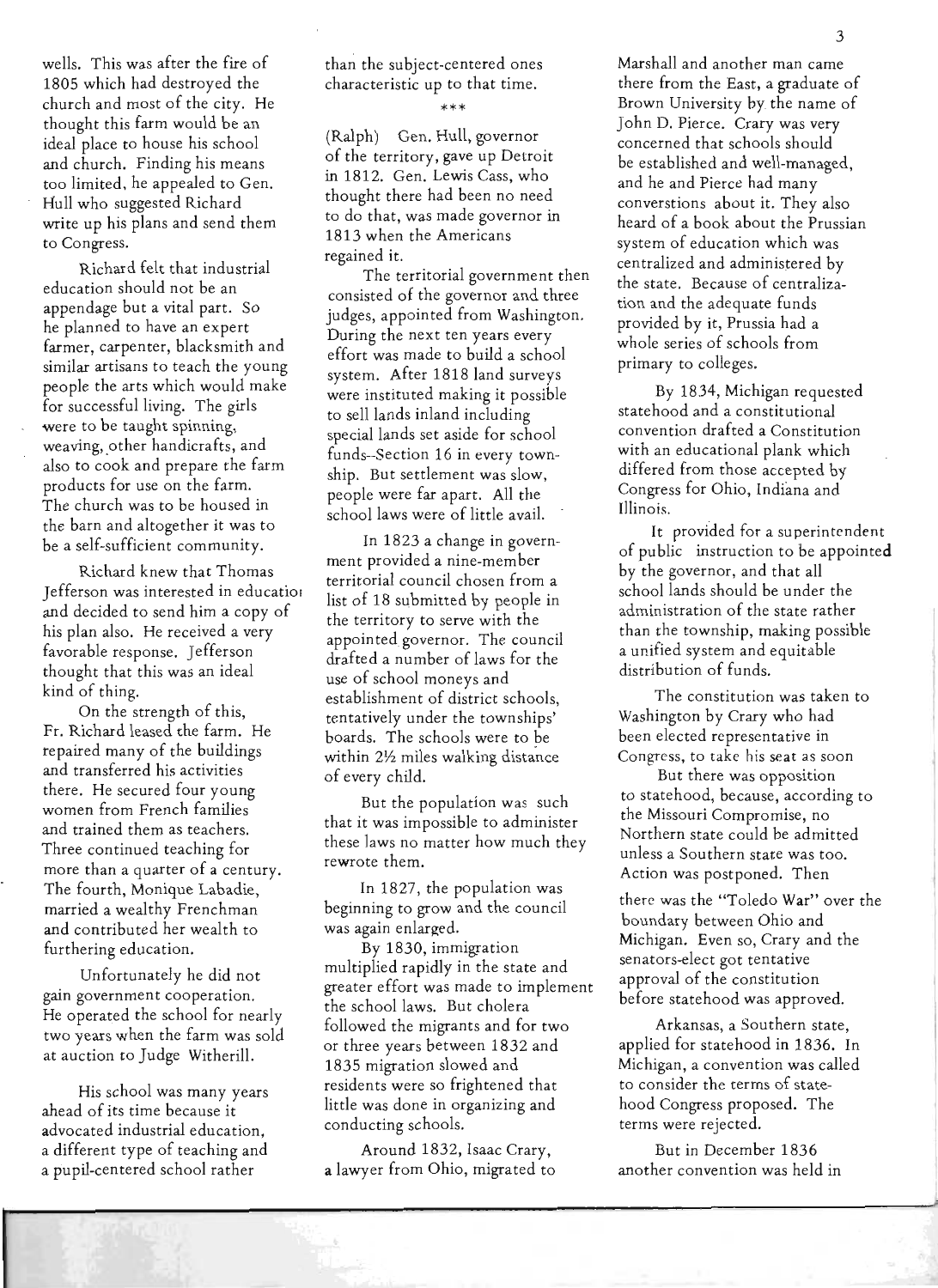Ann Arbor. The terms were accepted because Congress offered the Upper Peninsula in return for the Toledo strip given to Ohio.

The ratification went to Washington immediately and early in 1837 Congress rather hastily approved the constitution with its vastly different educational provision.

\*\*\*

 $(Lvdia)$  We now have a plan for a school system. It is based primarily upon a small one-room log school. It might have a cupola and bell. Desks were slabs hung from pegs along sides of the building. Seats were fixed to the floor. often at an inconvenient height. There might be a few pegs in the back of the room for coats. The teacher's desk was usually on a platform where the teacher could see the children's backs and supposedlv avert mischief. In front of the desk was a recitation bench.

The winter term usually began in November after farm work was done and was frequently taught by a man because the big boys who attended then were harder to control. It might last 13 weeks or less. A summer term was often taught by a woman.

Finding trained teachers and enough money to run the schools were serious problems.

Practically the only thing in Michigan to train teachers were the University branches which up to 1846 did train some teachers as well as prepare students for the University.

But in most cases township officials, who were responsible for examining and certifying teachers, considered that anyone who could read, write and cipher was qualified to teach. Often 16-year-old girls, just out of district school, taught in the summer.

In 1840, the entire country was in dire financial stress. In Michigan many of the school lands had not been sold, or if sold, not paid for. The primary school fund provided only 22 cents per child to run the schools. Townships could then assess no more than \$1 per child, based on the school census the township had to take every May.

When tax money was exhausted families could be charged a certain amount for each child sent to schoola rate bill. What frequently happened was that children would go to school as long as it was free, then be withdrawn and the schools might cease to exist. The idea of educating all the children at state expense was a completely foreign idea then.

In 1841, Detroit had 1,850 children. There were 27 private schools educating 714 children at a cost of \$18 per child. (Compare that with the 22 cents per child available from the primary school  $fund.$ )

At that time a committee in Detroit petitioned the state to be allowed to create a school board, join districts together and create a ward system, and assess property taxes. They had two meetings in Detroit to popularize this movement. The first went off very welL At the second, there was considerable opposition. A committee sought signatures of those opposed. Interestingly enough the first person to sign had to use his mark rather than his name and that defeated the opposition quite definitely. The bill became law.

It provided one six-month primary school from May to November and one six-month middle school from November to May in each ward. (They used the term "middle school".) There would be a separate school for Negroes and one high school.

They only had enough money to start the primary and middle schools in 1842. Female teachers were relegated to the primary grades at \$18 a month. Male masters of the middle school were to receive \$30 a month.

This was the first completely free school in Michigan. Also the schools were to be non-seetarian and corporal punishment was not allowed.

When the state capital was moved from Detroit to Lansing, Detroit took over the former capital iilding for a high school.

In 1843 a new state law allowed other districts to form union schools, usually the first step toward a high school. Flint formed a union district in 1846. In 1847, Jonesville, Battle Creek, Marshall, Coldwater and Detroit . had union high schools and in 1849, Adrian and Port Huron. But it wasn't until 1856 Ann Arbor finally had a union school. Former U-M branches in Kalamazoo and Romeo continued as private academies. By 1859 there were 27 high schools in Michigan with Ann Arbor among those considered most effective.

A giant step was taken in education in 1852 when Michigan State Normal College was opened at Ypsilanti. It was the first teacher training school west of Albany.

Michigan State at East Lansing opened in 1857. Rate bills were discontinued throughout the state in 1869. In 1871 the University began to admit graduates of accredited high schools without examination.

Superintendents of public instruction and others were concerned about ways to improve education. Two things that stand out in their thinking were consolidation of districts and upgrading the quality of teachers.

The union high school was one source of teachers because high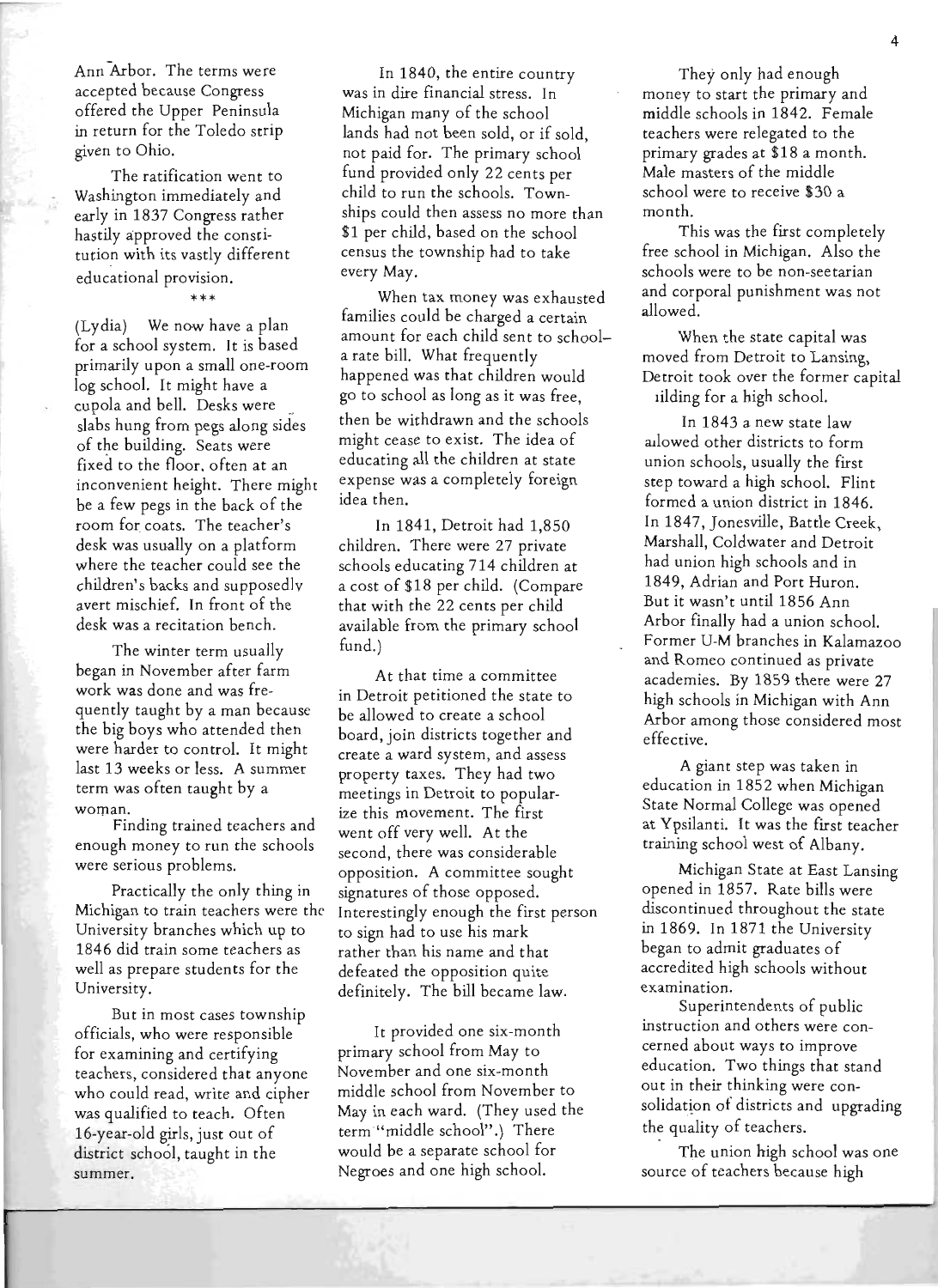school graduates were allowed to teach in many schools with just an examination by officials-township, county or state. The normal school at Ypsilanti could grant limited and life certificates as well as degrees. But on a \$32 salary for 13 weeks, less than \$2.50 per week plus board, could one save enough to attend the normal?

I have a teacher certificate issued in 1862 in St. Clair County and three teacher contracts for 1865, 1866, and 1868. The first allowed William Baird to teach for one year after passing examination by township officials in orthography, reading, writing, spelling, geography, and arithmetic. By 1865. when he

was 25 and a Civil War veteran, he was to receive \$50 a month, a sum higher than many teachers earned in the nineties and early 1900's.

In 1866, Baird's sister Agnes, 18, was to receive \$32 for a summer term. Two years later it was \$52.

The first movement by the state department to upgrade teachers was the county institute, five days at first, later two weeks. It cost men teachers \$1, women, 50 cents. They were taught subject-oriented material including manners and morals, the evils of alcohol and the art of questioning. Later longer institutes were held and teachers could attend without losing pay.

Next came the reading circle drawn up by three local men--Supt. Walter S. Perry of the Ann Arbor schools, Prof. Payne who taught the art and science of teaching at the University and Prof. Dunbar of Michigan State Normal. It was like an extension class to prepare teachers to take examinations for higher certificates than one year.

There were also a good many private normal schools and cities

like Detroit, Kalamazoo and Grand Rapids maintained their own. Years later I attended a summer session at Martindale Normal, one of the early normal schools in Detroit. There were other private summer schools and these led to summer sessions at Ypsilanti. Then teachers could gain either a limited or a life certificate entirely by attending summer sessions and taking extension courses.

The normal school at Mt. Pleasant, established in 1895, grew out of a private normal. A normal school was started at Marquette in 1899 and finally at Kalamazoo in 1905. County normals were started in 1903, supplying muchneeded teachers for one-room schools.

In 1891, after years of seesawing back and forth between township and county inspection of schools, the county school commissioner was-provided by law with two inspectors.

Although the University had a chair in education since the 1870's, the U-M School of Education was not established until the 1920's. Many U-M graduates had degrees and life certificates but had never had practice teaching. I know. I think I was never more frightened in my life than when I faced my first class in high school.

The most interesting legal battle concerning schools was the Kalamazoo case. In 1872, some years after Kalamazoo had started a high school, a group decided that the community should not be taxed for a high school because it was a luxury.

In a widely-quoted decision, Judge Cooley said that if people really opposed public education they should have made it known . much longer ago, that this had been accepted by the community and therefore, there was no legal reason why a community could not so tax itself. That decision has formed the basis of many forward steps in education.

The Michigan Education Association was founded in 1852 at the Ypsilanti Normal after an institute. The Federation of Teachers didn't gain strength until 1930.

\*\* \*

The one room school has practically ceased to exist. We can't go back. We take nothing away from leaders in education, but in searching for standards, in reaching for economy, we have lost much of the sense of community which characterized the district school. For all our knowledge of psychology, for all the innovative methods devised by learned educators, we still have youth unsatisfied by schools. Perhaps we need to study more objectively the district school, this basic phase of Michigan Education.

(Ralph) Schools and education are yet catching up with and accommodating to changes in society. For example, there are qualified teachers who are looking for work and are unemployed at a time when more teachers, now fewer, are needed in the classrooms to provide guidance and give adequate instruction.

.<br>مه مه مه

New directions are needed in society and education. We will be called upon to determine the directions in which society and education shall go. In the words of James Russell Lowell, "We, ourselves, must Pilgrims be; launch our Mayflower and steer . boldly through the desperate winter sea, nor attempt the Future's portal with the Past's blood-rusted key."

#### \*\*\*

Editor's note: The above is a condensation of tape recordings. No tape was available of Mrs. Muncy's remarks about rural schools she taught.